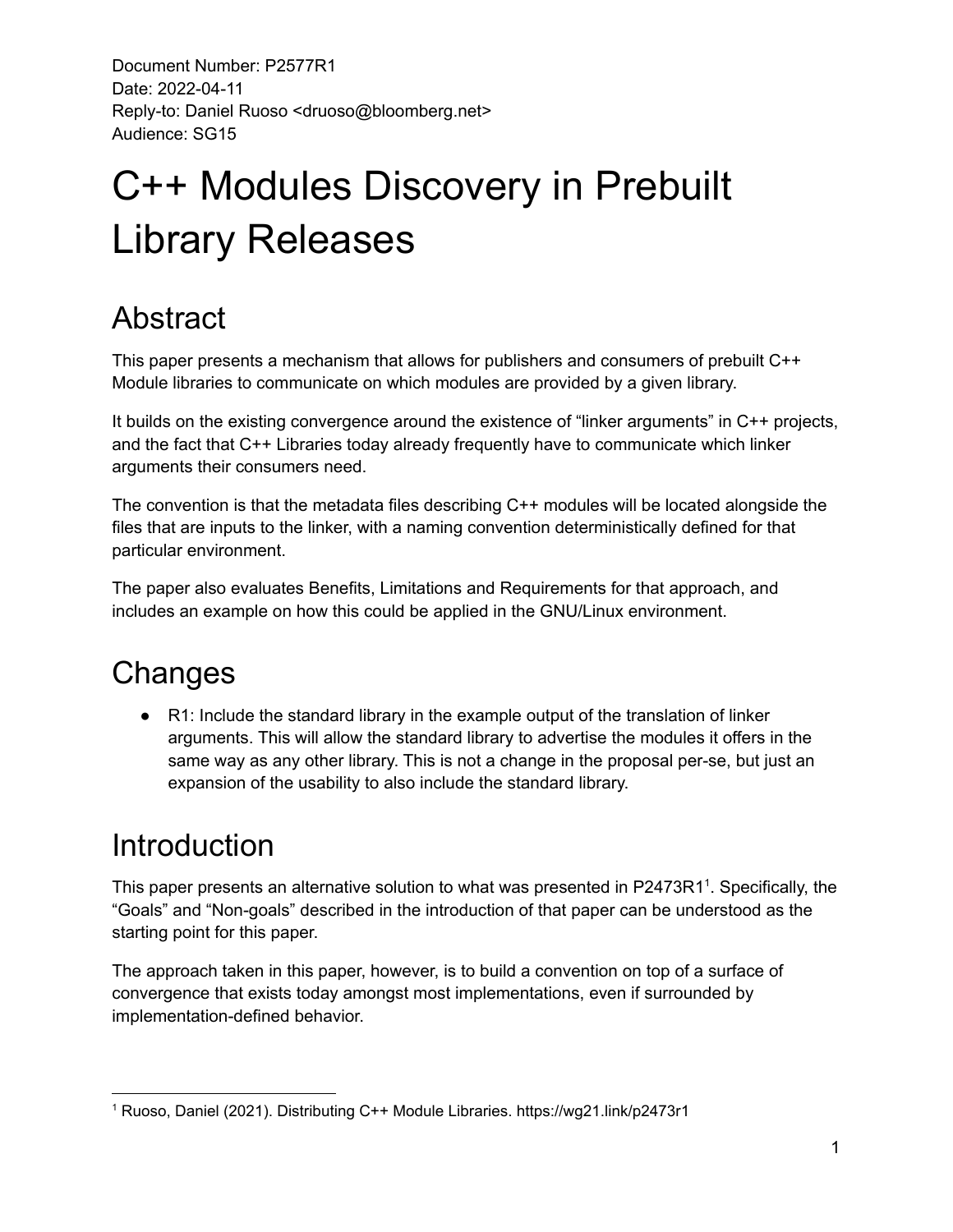It is the understanding of the author that a longer-term solution to this problem necessarily involves a much more extended convergence in the general area of package management in the C++ ecosystem. However, this paper proposes a solution that works within the limited convergence that exists today.

The expectation is that by building on the existing status-quo, we should be able to discourage the creation of build-system-specific and package-manager-specific solutions to the problem of discovering C++ modules in prebuilt libraries, even before we are able to establish a wider convergence on the area of package management as a whole.

It is also the understanding of the author that a solution specific for C++ modules that involves stepping into areas that are in the scope of package managers would have the potential of making the future work of a wider convergence in the package management space harder.

The expectation is that the convention proposed in this paper will eventually be superseded by the work to create convergence in the package management space, although this will likely remain a reliable lowest-common-denominator mechanism even then.

## Study Group Feedback on P2473R1

The work on P2473R1 started from the principle that we didn't have enough convergence in the package management space that would allow us to build on concepts such as "package" or "library", and for that reason it considered introducing an entirely new search mechanism that was indexed by the module name. This allowed the cost of the discoverability to be proportional to the number of modules the system depended upon, and not proportional to the number of modules present on the system.

However, the idea of making that discoverability indexed through the module name, particularly assuming that the module name would be encoded in the filesystem, failed to reach consensus. There was a clear indication that we needed a higher-level of abstraction, that allowed for reading metadata files more closely aligned with libraries themselves (even if we don't have a consensual definition of "library"), as well as keeping the module names out of file system entries.

This, however, depended on being able to identify what sets of metadata files we needed to consume, as well as how to identify dependencies between those metadata files, such that a build system wouldn't need to explicitly identify the complete transitive closure of all the metadata files. There is currently no consensus on how to achieve this.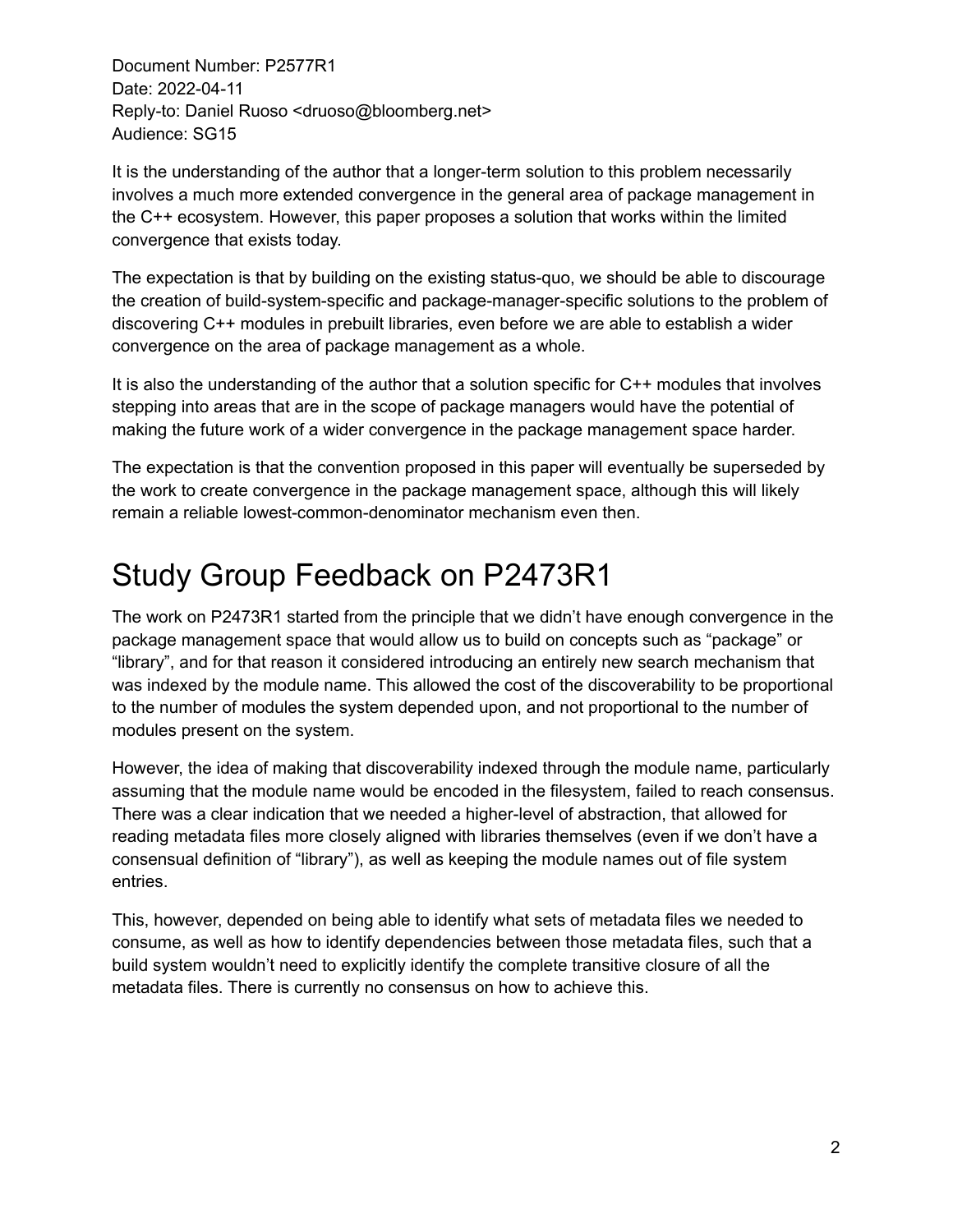## "Linker Arguments" as Convergent Concept

While almost the entirety of the behavior of build systems and package managers are implementation-defined, there is once concept that is common to all of them: At some point, the build system and the package manager, when consuming a library as a prebuilt artifact, need to communicate enough to identify what are the linker arguments that a consuming build needs in order to successfully use that library<sup>2</sup>.

While the way in which those arguments are discovered is fully implementation-defined, while the format and semantics of those arguments are also fully implementation-defined, the concept that when you consume a prebuilt library you will need to use additional linker arguments is a point of convergence.

It is also a point of convergence that those arguments will be translatable to files on disk, through implementation-defined translations. This is a requirement for C++ libraries being distributed as prebuilt artifacts today.

## Quality of Implementation Issue: Translating Linker Arguments Into Input Files

While the format and arguments of the linker are specified in an implementation-defined way, the current reality is that build systems, package managers, static analysis tools, etc that want to interact with different linkers consistently need to re-implement the parsing of the arguments and trying to emulate the behavior of the linker.

#### **This paper recommends that a toolchain should provide a mechanism to translate linker arguments, even if just a fragment of a complete linker invocation, into the input files that are going to be used by the linker.**

Third-party implementations of that translation can be provided in case vendors do not provide it directly, but there is room for better interoperability if a tool that performs that translation exists one way or another.

## Header-Only Libraries

Header-only libraries have been a common practice in the C++ ecosystem. It makes a specific trade-off on how to use specific C++ language constructs in order to avoid the complexities of the lack of convergence on the package management for various different environments.

<sup>&</sup>lt;sup>2</sup> "Header-only" libraries are an exception to that rule. This is an important caveat which will be handled in a separate section of this document.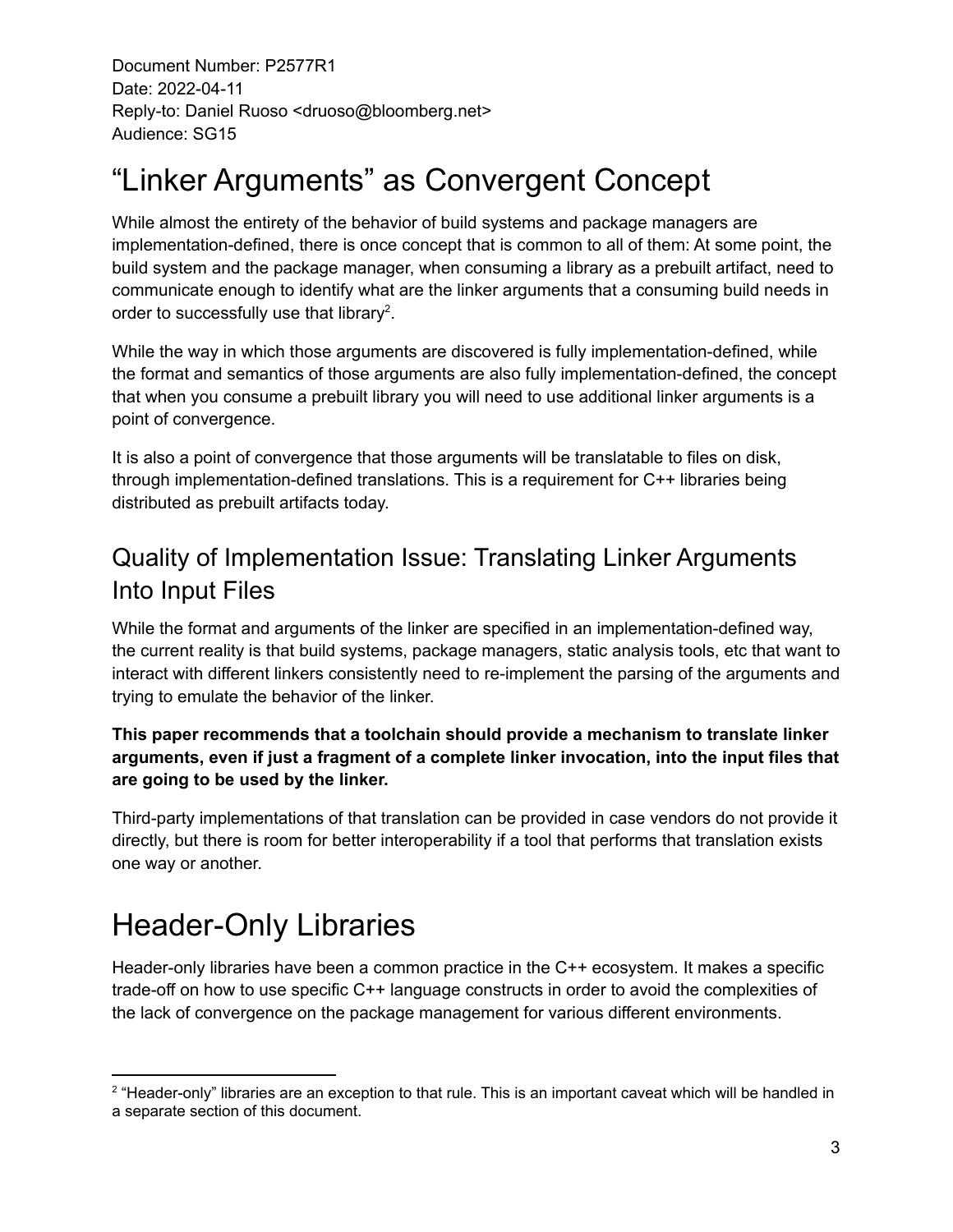It also allows a library to avoid ABI-compatibility questions, and therefore support virtually any standards-conforming toolchain without having to provide a prebuilt artifact to any of them.

It is often the case that package managers will still provide a release of those header-only libraries within their ecosystem, such that they can be addressed for dependency management as well as to manage required compiler arguments, such as include directories and compile definitions, even when linker arguments are not required.

As we transition to C++ modules, it is reasonable to presume that the same approach can be translated, we can call them "interface-unit-only module libraries". As with header-only libraries, there are specific constraints on how the code has to be written, but, in principle, any library that could be implemented as a header-only library could also be implemented as an "interface-unit-only module library".

However, C++ modules create additional requirements for the parsing of the consumers of a library. Therefore even if a library doesn't require linker arguments, it needs to be able to specify how to parse those interface units coherently. In practice, that means there is distinctively more metadata that needs to be provided with an "interface-unit-only module library" than the comparable "header-only library".

Specifically, this will mean much more importance to the work done by the maintainers of the package management metadata for those libraries in the various package management systems. It is fair to say that it will not be practical, beyond illustrative cases, to consume C++ module libraries in the absence of some amount of package management infrastructure.

Solving the consumption of "interface-unit-only module libraries" in an interoperable way will require a wider convergence on package management in general. Therefore **this paper recommends that package managers produce library artifacts, even if empty, and include linker arguments for interface-unit-only module libraries**.

This will allow the linker arguments to be a consistent point of convergence for all cases, which is enough ground to stand a convention on how to discover C++ modules in pre-built library releases. Future work for the convergence in the area of package management may make this recommendation unnecessary.

## Finding Module Metadata from Linker Input Files

This paper proposes a convention where metadata files describing the modules that are part of a pre-built library are distributed alongside the library files that will be used as input files by the linker.

The mechanism by which the linker arguments are communicated from the producer of the pre-built library artifact to the build system consuming that library is implementation defined. But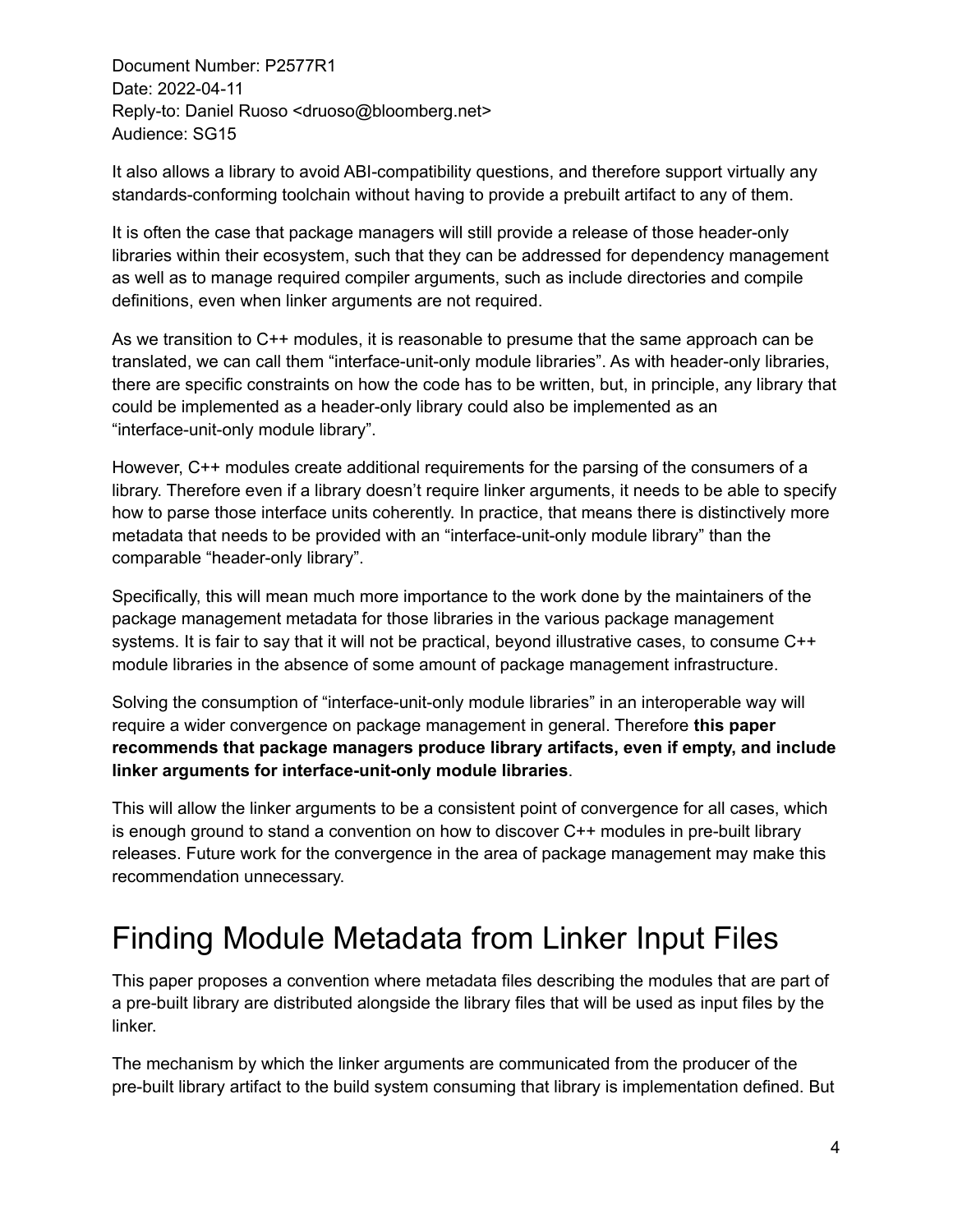the expectation is those mechanisms are already in place, since that's already a requirement for C++ libraries to be consumed.

The naming convention for the input files is also implementation-defined, therefore the specific translations will also be implementation-defined. There are, however, a number of requirements to be fulfilled by any such implementation.

Over the following subsections, we will discuss specific benefits, requirements, as well as work through examples on some specific environments.

### **Summary**

In order to consume a pre-built library, a build system currently already has to interact with the package manager in order to discover how to consume that library. In most cases, that will include discovering fragments of linker arguments that need to be added to the target build.

**The proposed convention is that metadata files will be deterministically named alongside the files that are used as inputs to the linker, such that the build system can parse those to create a complete understanding of all modules relevant to this project**.

### **Benefits**

#### Better Mitigation Against ODR Violations

The separate passes for compilation and linking in C++ is a persistent source of problems caused by ODR violations. It's frequently the case that a header is parsed by the consumer of a library in a way that is different from the way it was parsed by the code in the library as it will be used at link time.

C++ Modules create an opportunity to reduce that risk, since the parsing of the module interface unit is decoupled from the parsing of the caller code. However, matching the compile-time arguments with the correct link-time arguments is not automatically solved by modules, in fact, the same asymmetry that existed between headers and libraries could be reproduced in the modules ecosystem.

What this proposal does, by making the module metadata tightly coupled with the library artifact, is to ensure that the build system has a mechanism to establish a strong coupling between the way that module interface units are parsed and the linker input files that will be used in the final program.

This will provide a level of guarantees for ODR coherency that was not possible in the C++ ecosystem before.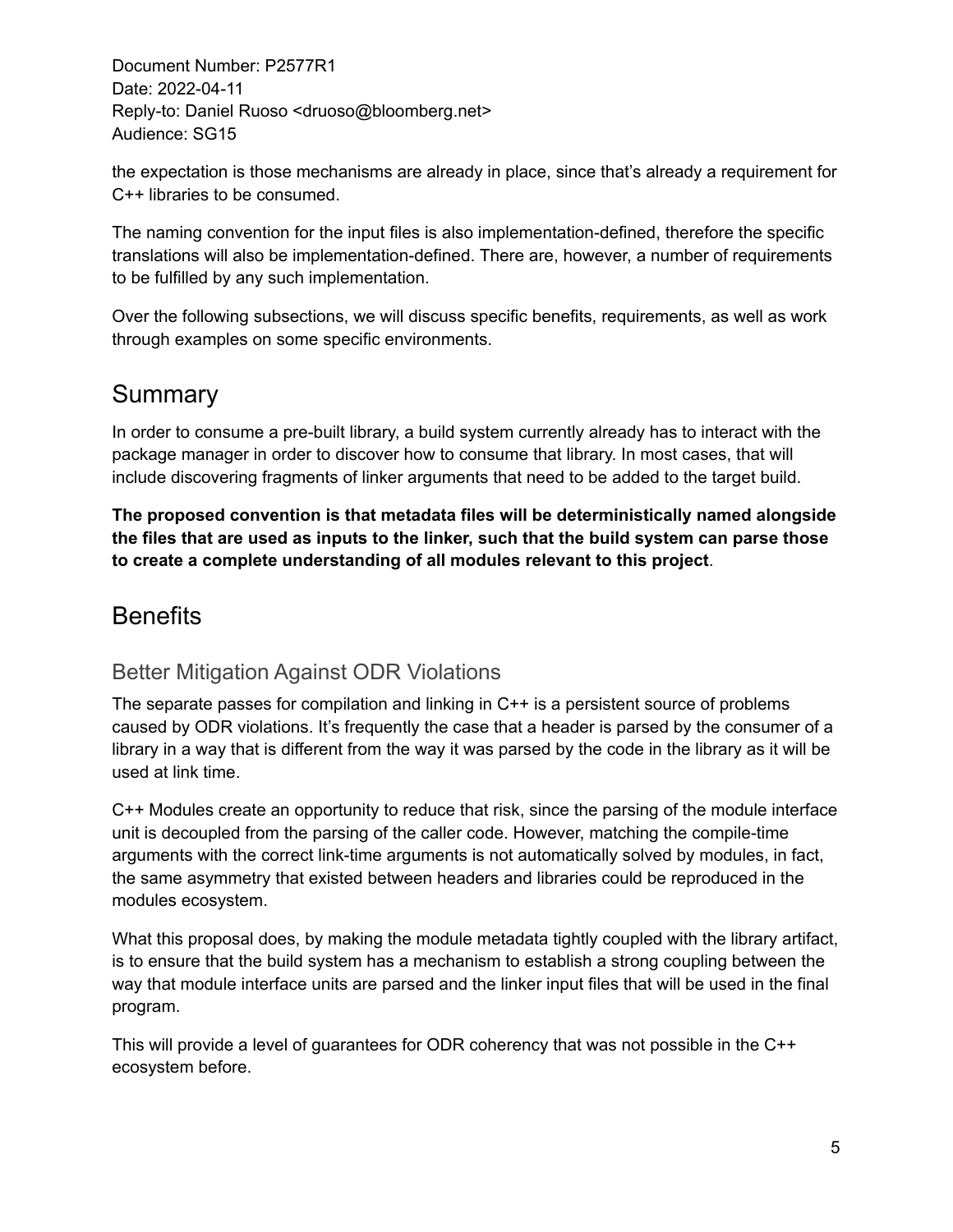#### Using Only Existing Semantics

This proposal can be implemented entirely on top of existing implementation-defined behavior. That means no required changes in package management infrastructure is required at this time.

The only changes required on the producing side are to compose and install a new metadata file alongside the library artifact. The only change required from the consuming side is to evaluate the fragment of linker arguments required for an external library in order to find the metadata files and merge that information into the general module dependency graph.

### Limitations

#### Requires "Linker arguments"

As discussed in the "Header-only Libraries" section of this paper, it is not true that C++ Libraries always have linker arguments. Finding a better solution for those will remain as future work that builds better interoperability among package managers.

Build systems may need changes to make sure the linker arguments fragment required from external libraries are available early to allow the building of the entire module graph.

#### Emulating the Argument Parser from the Linker

While this paper recommends that toolchains provide a mechanism to translate linker arguments into a list of input files, it is true that this doesn't exist today. There is an opportunity for third-party providers to ship tools that perform that task.

#### Linker Scripts and Other Indirections

Some linkers – the GNU Linker being a notable example – provide support for "linker scripts", which allow the indirection of input files and more advanced logic to be processed by the linker itself. This paper does not specify if the translation of the linker arguments should interpret those scripts or not, although it recommends that this should be interoperable to any library within the same scope of ABI compatibility.

C++ Module libraries shipping linker input files that use linker scripts or other indiections should be aware of the conventions of that specific environment and provide the metadata files accordingly.

#### Relationship Between Parse-Time and Link-Time Encapsulation

Since we are using the link line to identify all the modules that need to be considered for the build, any mechanisms that provide link-time encapsulation will carry that encapsulation to the visibility of modules.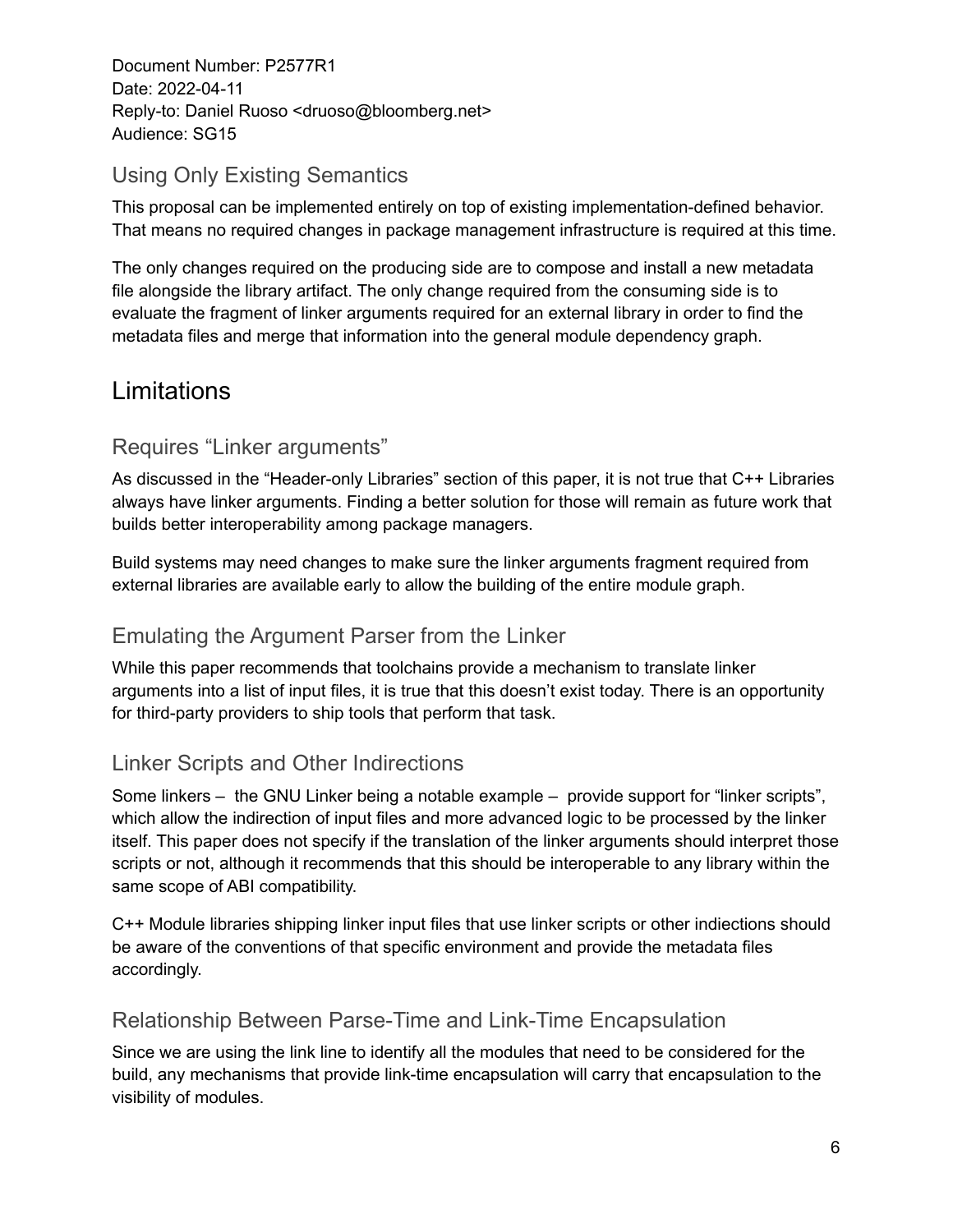For instance, when you produce a shared object, it's possible to encapsulate which symbols your interfaces depend on, in such a way that the linker arguments only need to reference the direct shared object being depended on.

C++ Module Libraries using this technique will need to make sure that they only import, in their module interface units, other modules provided by libraries that also appear in the linker arguments.

### Requirements

#### Match a Specific Flavor When Available

In the Microsoft Windows operating system, when using the native ABI, it's frequently the case that you will need to parse a module interface unit differently if you are linking against a static library versus when you are linking against a dynamic library. This is typically implemented in terms of preprocessor macros that propagate through the build system.

Therefore the translation of linker input file to metadata file should allow for preferring a metadata file that specifically matches that particular flavor of the library before searching a flavor-agnostic metadata file.

#### Archives with Members of Different ISA/ABI

Toolchains that support archives with members that implement different ISA/ABI stored in a single archive will need to encode in that translation a mechanism to find the ISA/ABI-specific metadata.

### Example

While this paper is not trying to establish the precise convention that will be used in any particular environment, it's useful as an illustration of how it can be used, and it can also be considered as a starting point.

For the purpose of this example, we will consider the GNU/Linux environment, using the GNU Linker with GCC as the linker driver, in an environment that currently uses pkg-config to identify how to consume a pre-built library.

In this particular environment, you will identify "packages" you depend on in terms of their pkg-config names. And then you can obtain linker argument fragments either for each of those dependencies individually, or for the whole set of dependencies at once.

The pkg-config tool is then responsible for identifying the transitive dependencies, and is then able to produce compiler and linker arguments: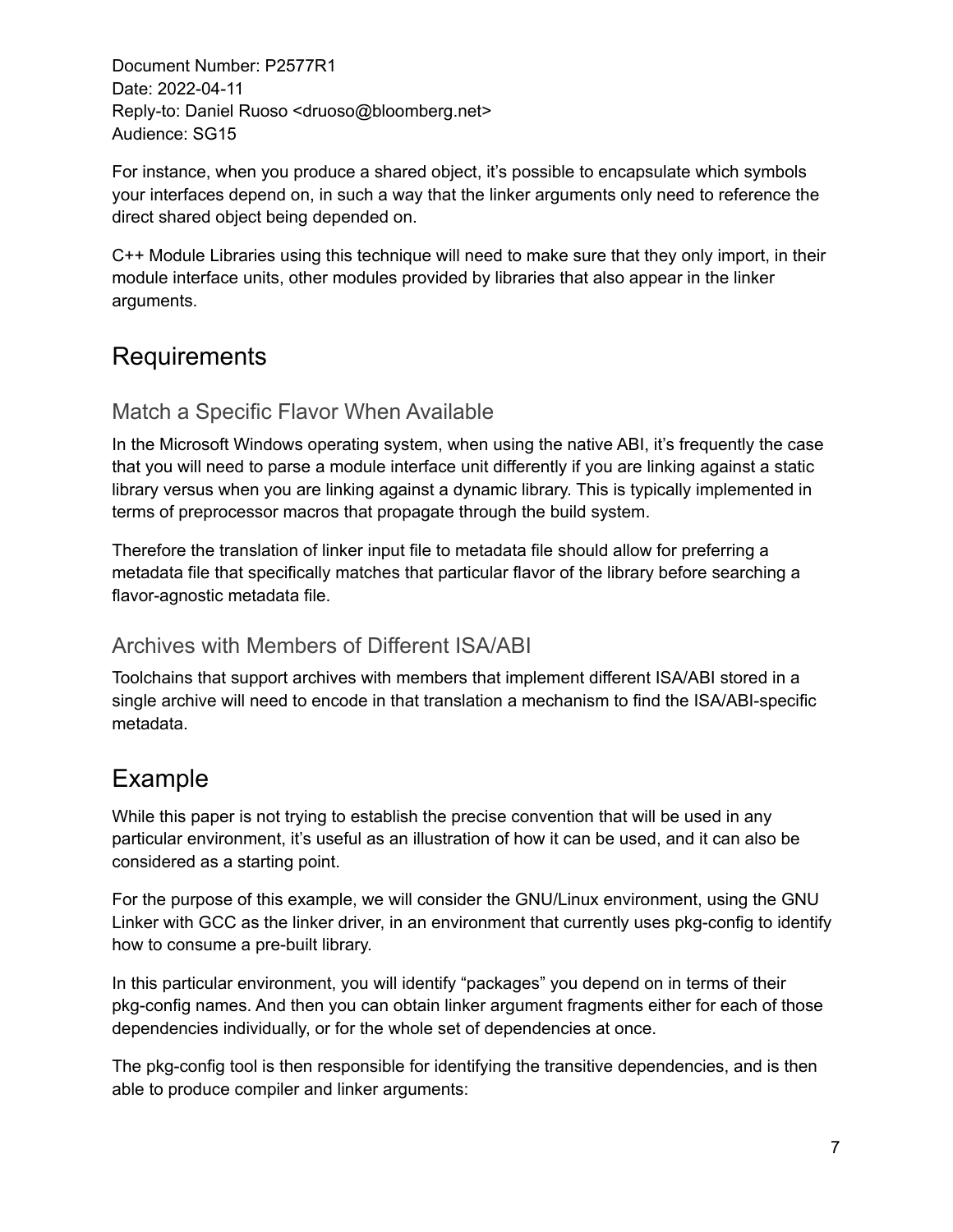- pkg-config --cflags foo bar baz: produces the compiler flags necessary to consume all three libraries. This is typically used to identify include directories and preprocessor arguments. This will still be used for finding headers exposed by those libraries, but it's not used to identify module dependencies.
- pkg-config --libs foo bar baz: produces the fragments of linker arguments that are necessary to consume all three libraries, including any transitive dependency that is required on the link line. This is usually expressed in terms of " $-L/directory"$ arguments and "-llibrary" arguments.

For the sake of argument, let's imagine that the output of " $pkq$ -config --libs foo bar baz" is "-L/opt/foobar/lib64 -lfoo -lbaz -lbar -lqux -lquxx".

That represents the linker arguments for the libraries external to this build system. The goal of the build system is to then identify which C++ modules are provided by each one of them. The first step of that process is to convert the linker arguments into a list of input files. Fortunately, in the case of the GNU Linker on GNU/Linux, this is a fairly straightforward process.

Since linker scripts are considered "input files" to the linker, the translation stops at the direct interpretation of the arguments, and does not attempt to interpret those scripts to emulate the entire linking process. That means that any library that is shipped with linker scripts knows it needs to provide the module metadata alongside the linker script.

After translating the arguments (which involves introspecting the default system library paths), the following files are determined to be the relevant linker input files (including language runtime libraries):

- /opt/foobar/lib64/libfoo.a
- /opt/foobar/lib64/libbaz.a
- /opt/foobar/lib64/libbar.so
- /usr/lib64/libqux.so
- /lib64/libquxx.so
- /lib64/libstdc++.so
- /lib64/libc.so

Since on GNU/Linux there isn't a requirement that the code needs to be parsed differently depending on whether it will be linked against a static or a shared library, and likewise since it's not common practice to add objects for a different ISA/ABI in the same archives, on this environment the rule can be a simple matter of replacing the extension of the library file, such as .a or .so, and replace by .meta-ixx-info to find the metadata files, resulting in the following files being found:

- /opt/foobar/lib64/libfoo.meta-ixx-info
- /opt/foobar/lib64/libbar.meta-ixx-info